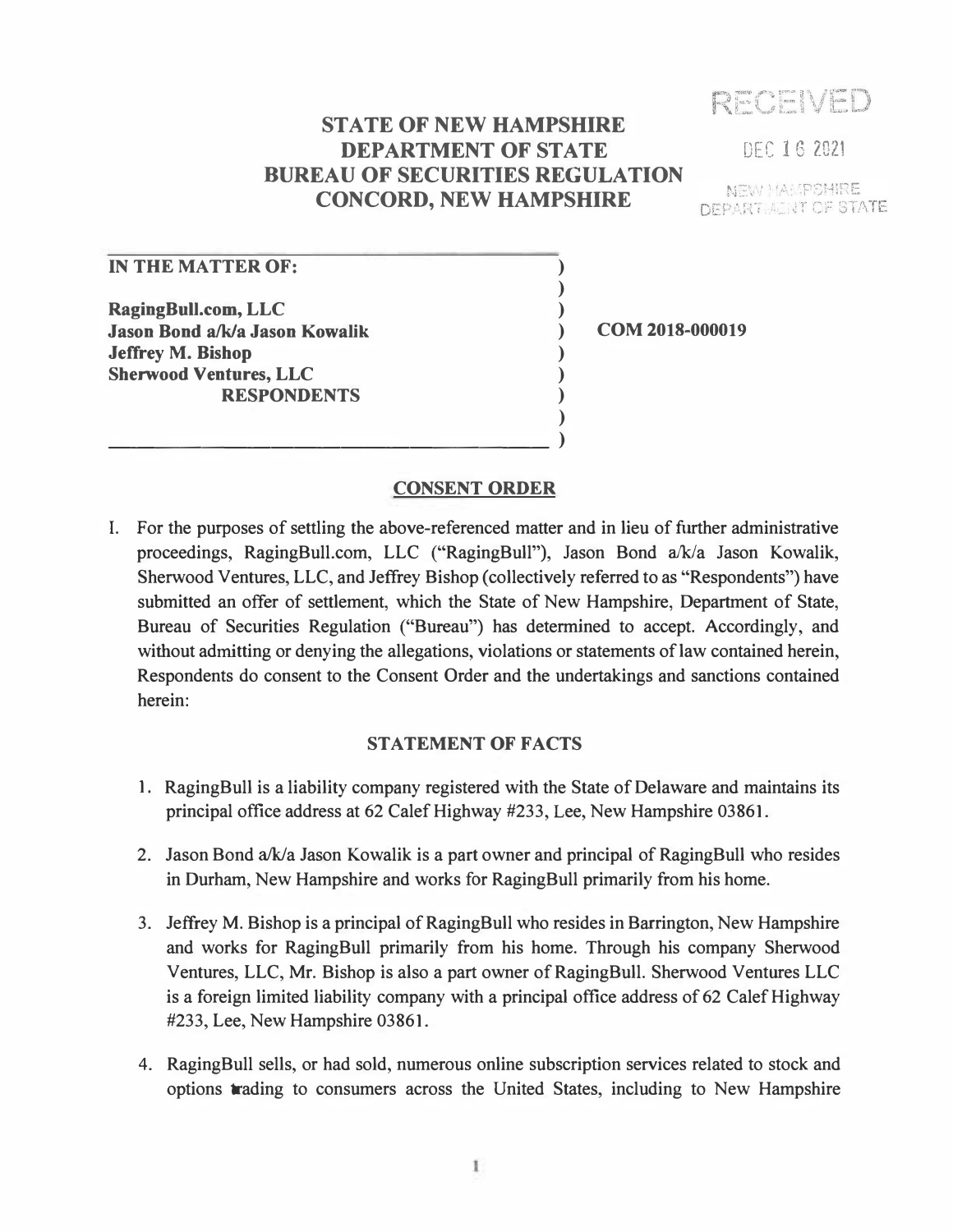residents, and abroad. RagingBull has advertised its services on social media, including Facebook, Twitter, Instagram, and YouTube, and on its website at www.ragingbull.com.

- 5. Prior to December 7, 2020, RagingBull's advertisements often claimed that subscribers will be able to earn high returns in the stock market, even for novice investors who may have little time to devote to watch the stock market. While RagingBull offers study materials, it is the specific trade alerts sent via text message or email, that, in part, may draw some consumers to purchase a subscription service, or multiple. Some of RagingBull's trading services viewed by the complainants have at times advertised that the trading instructor would do all the work and reveal potentially winning trades. In this way, some of RagingBull's marketing materials may have encouraged some subscribers to trade alongside the trading instructor, copying each trade, despite warnings to the contrary.
- 6. RagingBull's trading services generally followed a similar form. Its trading instructors scan for securities to be placed on a watch list. If the price of any of the listed securities moves in the anticipated directional change, or not, the trading instructor will buy, sell, or hold that security. Then, the trading instructor will send a trade alert to the subscribers, indicating the action taken by the trading instructor. On other occasions, the trading instructor will live stream their trading and host a chatroom for subscribers to ask questions. From time-to-time, RagingBull communicated directly with its subscribers in the trading instructor's chat room. During some of those communications, RagingBull discussed the advisability of purchasing, selling, or holding specific securities.
- 7. The Bureau received multiple complaints about RagingBull and reviewed numerous complaints against RagingBull filed with other agencies. While the nature of each complaint varies, many of the complaints allege that the subscribers were unable to profit from the securities picked by RagingBull and they were unable to obtain a refund from RagingBull. Other complaints allege that they were misled by the expectation of high profits when they attempted to mirror the trades being done by RagingBull, that they were misled into believing that they could successfully mirror a RagingBull trader, or that the trade alerts were of no value because the text message alerts were delayed.
- 8. The Bureau determined that RagingBull disseminated some potentially misleading statements in connection with advertising its services in order to drive subscribers to their platform.
- 9. At no time has RagingBull, or any of its trading instructors, applied for or obtained investment advisory licensure or paid fees applicable to such licensure with the Bureau or was properly exempt.
- 10. RagingBull cooperated with the Bureau's investigation.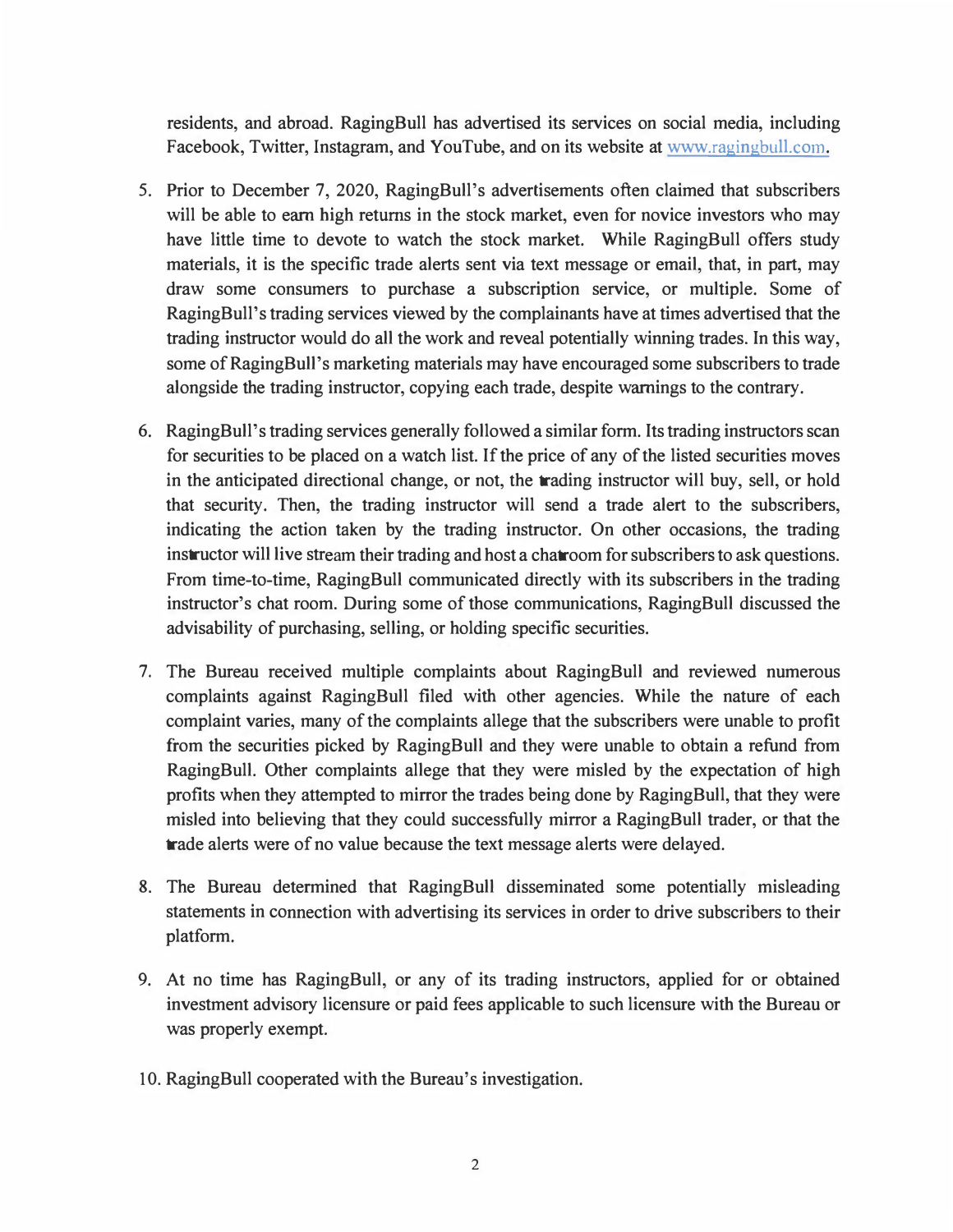#### **THE LAW**

- 11. RagingBull is an investment adviser under N.H. RSA 421-B:1-102(26)
- 12. N. H. RSA 421-B:4-403(a) states that "[i]t is unlawful for a person to transact business in this state as an investment adviser unless the person is registered under this chapter as an investment advisor or is exempt from registration as an adviser .... " N.H. RSA 421-B:4- 403(d) states that "[i]t is unlawful for an investment adviser to employ or associate with an individual required to be registered under this chapter as an investment adviser representative who transacts business in this state on behalf of the investment adviser unless the individual is registered under N.H. RSA  $421-B:4-404(a)$  or is exempt from registration under N.H. RSA 421-B:4-404(b)." RagingBull violated these provisions.
- 13. N. H. RSA 5-502(a) states that "[i]t is unlawful for any person that advises others for compensation, either directly or indirectly or through publications or writings, as to the value of securities or the advisability of investing in, purchasing, or selling securities or that, for compensation and as part of a regular business, issues or promulgates analyses or reports relating to securities: (1) to employ a device, scheme, or artifice to defraud another person; or (2) to engage in an act, practice, or course of business that operates or would operate as a fraud or deceit upon another person." N.H. RSA 421-B:5-502(b)(2) states that "an investment adviser or investment adviser representative shall not engage in unethical business practices which constitute violations of subsection (a), including  $\dots$  (M) Publishing, circulating, or distributing any advertisement which does not comply with Rule 206(4)-1 under the Investment Advisers Act of 1940, 17 C.F.R. 275.206(4)-1." At all times, Rule 206(4)-1 of the Investment Advisers Act of 1940, 17 C.F. R. 275.206(4)-1, prohibited the dissemination of advertisements which are misleading. RagingBull violated this provision by making potentially misleading statements in connection with advertising its services.
- 14. Pursuant to N.H. RSA 421-B:6-604(a), "[i]f the secretary of state determines that a person has engaged, is engaging, or is about to engage, in an act, practice, or course of business constituting a violation of this chapter or an order issued under this chapter, or that a person has, is, or is about to materially aid an act, practice, or course of business constituting a violation of this chapter or an order issued under this chapter, the secretary of state may: (1) issue an order directing the person to cease and desist from engaging in the act, practice, or course of business or to take other action necessary or appropriate to comply with this chapter .... " RagingBull is subject to this provision.
- 15. Pursuant to N. H. RSA 421-B:6-604(d), any person who, either knowingly or negligently, violates this state's securities laws may, upon hearing, and in addition to any other penalty provided for by law, be subject to suspension, revocation or denial of any registration or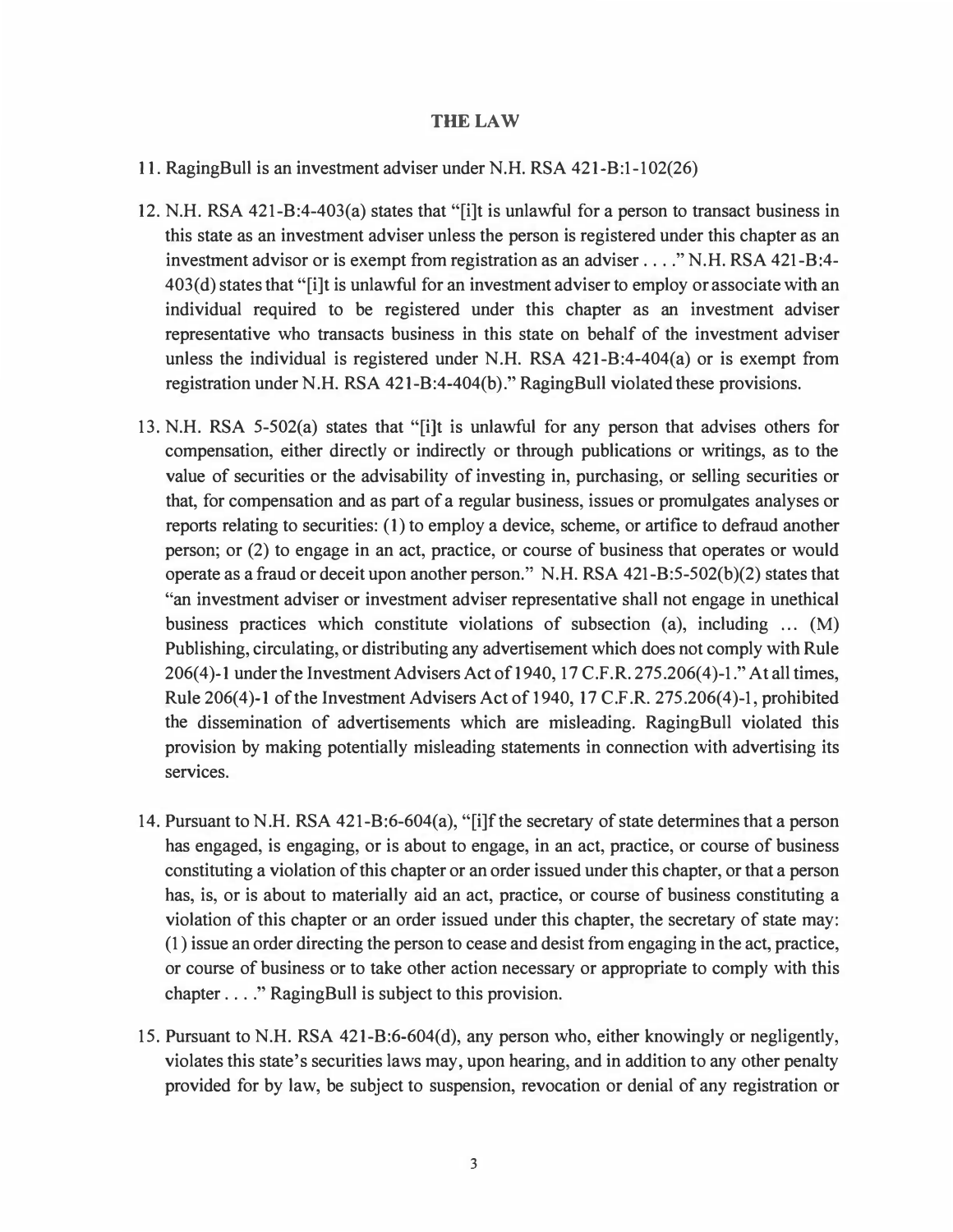license, or an administrative fine not to exceed \$2,500 per violation, or both. RagingBull is subject to this provision.

- 16. Pursuant to N.H. RSA  $421-B:604(g)$ , the secretary may charge actual costs of an investigation or proceeding in final orders issued pursuant to violations of this state's securities laws. RagingBull is subject to this provision.
- IL In view of the foregoing, RagingBull agrees to the following undertakings and sanctions:
	- 1. RagingBull agrees that it voluntarily consented to the entry of this Consent Order and represents and avers that no employee or representative of the Bureau has made any promise, representation, or threat to induce their execution.
	- 2. RagingBull agrees to waive their right to an administrative hearing and any appeal therein under RSA chapter 421-B.
	- 3. RagingBull agrees that this Consent Order is entered into for purposes of resolving only the matter as described herein. This Consent Order shall have no collateral estoppel effect in any other lawsuit, proceeding, or action, not described herein. Likewise, this Consent Order shall not be construed to restrict the Bureau's right to initiate an administrative investigation or proceeding relative to conduct by RagingBull of which the Bureau has no knowledge at the time of the date of final entry of this Consent Order.
	- 4. RagingBull may not take any action or permit to be made any public statement, including in regulatory filings or otherwise denying, directly or indirectly, any allegation in this Consent Order or create the impression that this Consent Order is without factual basis. Nothing in this provision affects RagingBull's testimonial obligations or right to take legal positions in litigation, regulatory matters, or any forms of alternative dispute resolution in which the Bureau is not a party.
	- 5. Pursuant to N.H. RSA  $421-B:6-604(a)(1)$ , RagingBull shall permanently cease and desist from receiving compensation, directly or indirectly, for engaging in the business of advising others, either directly or through publications or writings, as to the value of securities or the advisability of investing in, purchasing, or selling securities, unless properly licensed or exempt including under the publisher's exclusion or exemption.
	- 6. Pursuant to N.H. RSA 421-B:6-604(a)(1), RagingBull shall permanently cease and desist from receiving compensation, directly or indirectly, for engaging in the business of promulgating reports or analyses concerning securities, unless properly licensed or exempt including under the publisher's exclusion or exemption.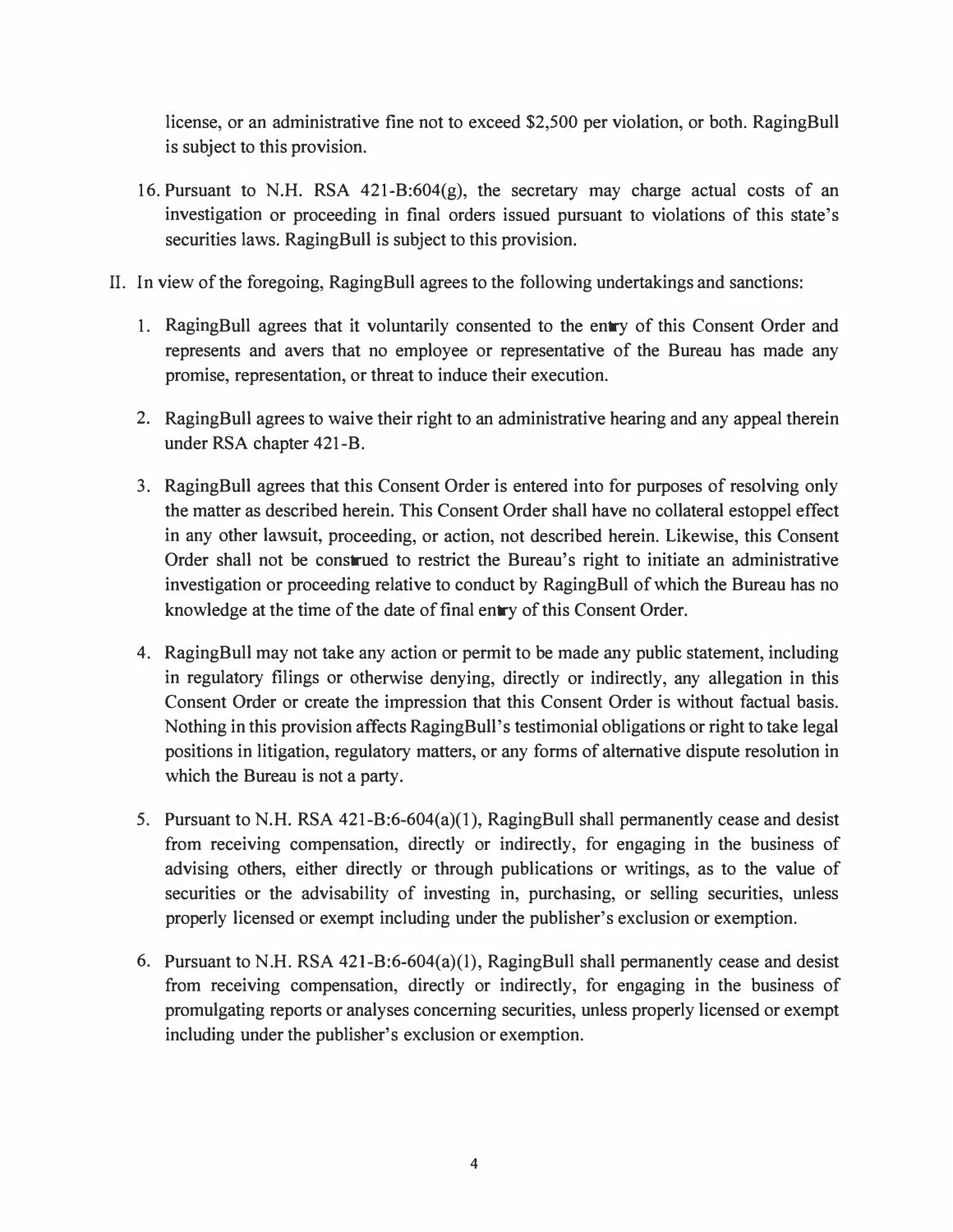- 7. The Bureau's investigation was initiated based on the Bureau's position that RagingBull and its principals did not comply with the publisher's exclusion or exemption from the definition of investment adviser under N.H. RSA 421-B:1-102(26)(D) and RagingBull wishes to operate and receive compensation moving forward as being excluded or exempted from the definition of "investment adviser" under N.H. RSA 421-B:1-102(26)(D). As such, RagingBull agrees to offer its publications including any investment advice to the general public and on a regular schedule. Such publications must not be market-timed or sent at random daily intervals.
- 8. RagingBull agrees to limit its trade alerts (i.e., communications sent to subscribers via application, text message, or email to alert a trading instructor's buy or sell of a particular security) to securities it has previously identified on its watch list(s) and/or regularlyscheduled publication, chat, video or other communications medium. For example, the regularly-scheduled publications could include a publication every day at approximately 8:00 AM, 12:00 PM, and 5:00 PM, or other regularly scheduled intervals. Any trade alerts must relate to any parameters set by the previously released watch list(s) and/or publication, e.g., entry and exit price controls, and cannot deviate therefrom except as set forth herein. RagingBull trading instructors shall send their trade alerts ahead of placing any buy or sell trade. If the trading instructor adjusts the trading parameters, the trading instructor shall communicate the adjusted trading parameters only as part of the trading instructor's regularly scheduled publication that is of general and regular circulation, not via a trade alert, a market-timed communication, or by means of any other communication at a random daily interval.
- 9. At times when RagingBull trading instructors host, participate in, facilitate, or observe, or any combination thereof, a chatroom or other live event including without limitation live streaming or live video training events, administered by RagingBull and where at least one subscriber is permitted to enter the chatroom or otherwise participate in the live event, RagingBull's trading instructors shall not provide any personalized investment advice, whether, or not, such personalized investment advice is directed at a single subscriber or a group of subscribers.
- 10. RagingBull agrees to cease and desist from making misrepresentations in its advertising concerning: a) the level of experience required for subscribers to effectively use RagingBull's services, b) the time or effort required for subscribers to effectively use Raging Bull services, c) the amount of capital required for subscribers to effectively use Raging Bull's services, d) past or future trading profits, or that e) RagingBull will pick profitable trades for its subscribers. RagingBull also agrees to implement and/or maintain significant marketing and advertising controls and make necessary improvements to ensure compliance with the foregoing.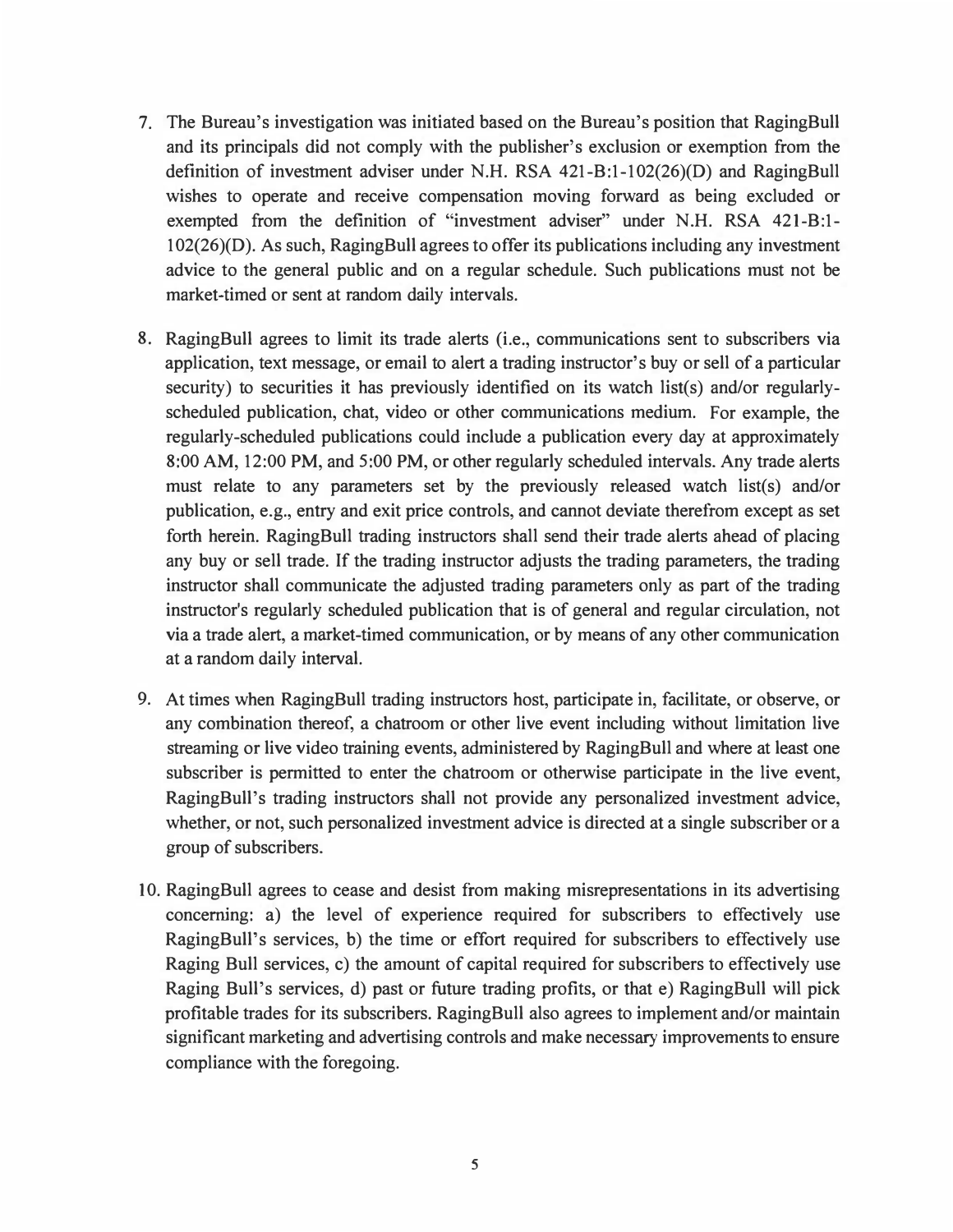- 11. RagingBull acknowledges that any person who willfully violates a cease-and-desist order shall be guilty of a class B felony under N.H. RSA 421-B:5-508(a).
- 12. As of December 31, 2020, RagingBull has returned a total of six hundred ninety-six thousand six hundred and twenty-one dollars (\$696,621) to New Hampshire residents through refunds or chargebacks. Additionally, within 60 days of signing this Consent Order, RagingBull agrees to (or already has) refunded the following:
	- i) All New Hampshire residents who made refund requests to RagingBull prior to March 26, 2021 totaling twenty-four thousand ninety-seven dollars (\$24,097);
	- ii) All New Hampshire residents who submitted complaints to the New Hampshire Better Business Bureau against RagingBull as of July 31, 2021 totaling eight thousand seven hundred and twelve dollars (\$8,712);
	- iii) All New Hampshire residents who subscribed to RagingBull's Bullseye Trades service totaling seventeen thousand three hundred and eighteen dollars (\$17,318);
	- iv) All RagingBull subscribers who submitted complaints to the State of New Hampshire against RagingBull as of July 31, 2021 totaling forty-four thousand four hundred twenty-four dollars (\$44,424); and
	- v) All RagingBull subscribers who submitted complaints to the New Hampshire Better Business Bureau against RagingBull's Bullseye Trading Service as of July 31, 2021 totaling seven thousand four hundred and seventy-three dollars (\$7,473).
- 13. RagingBull agrees to take all reasonable steps, as reasonably determined by the Bureau, to complete all refunds discussed in Undertaking #12 above within 60 days of execution of this Consent Order and agrees to submit documents and information to the Bureau sufficient for the Bureau to verify the amount of the refunds made in Undertaking #12 above. If RagingBull is unable to complete a refund within 60 days for anyone who is entitled to a refund in Undertaking #12 above, then RagingBull shall submit documents and information to the Bureau sufficient to describe RagingBull's efforts to complete the refund and why the refund was not completed.
- 14. RagingBull agrees to pay an administrative fine in the amount of Six Hundred Seventy-Five Thousand Dollars (\$675,000) to the State of New Hampshire. RagingBull agrees to pay Three Hundred Fifty Thousand Dollars (\$350,000) upon execution of this Consent Order, another Two Hundred Thousand Dollars (\$200,000) by April 15, 2022, and One Hundred Twenty-Five Thousand Dollars (\$125,000) by September 30, 2022. Payments shall be made by 1) United States postal money order, certified check, bank cashier's check, or bank money order; 2) made payable to the State of New Hampshire; and 3) hand-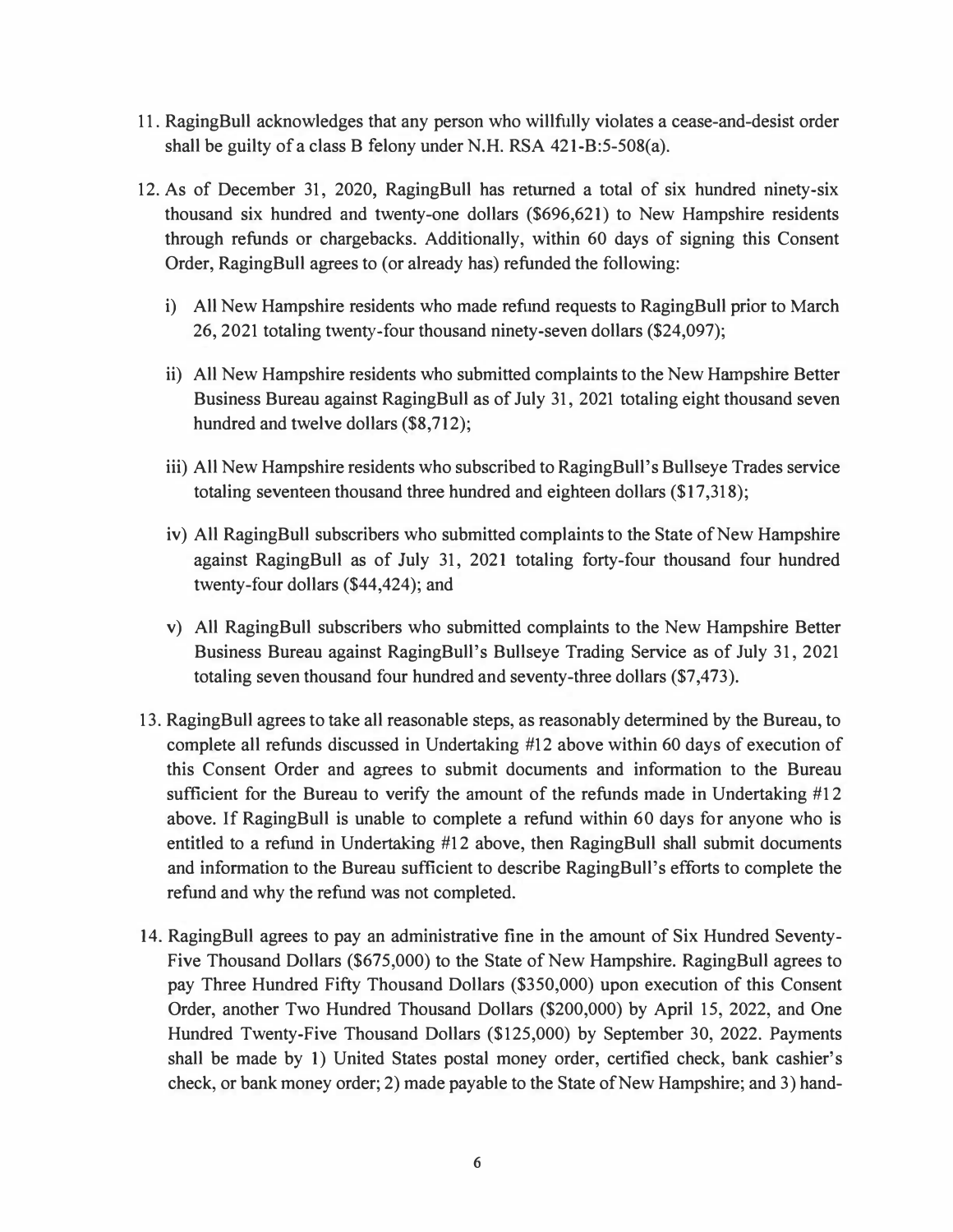delivered or mailed to the Bureau of Securities Regulation, Department of State, State House, Room **204,** Concord, New Hampshire **03301.** 

- Ill. Based on the foregoing, the Bureau deems it appropriate and in the public interest to accept and enter into this Consent Order. **THEREFORE, IT IS HEREBY ORDERED THAT:** 
	- 1. RagingBull permanently cease and desist from receiving compensation for engaging in the business of advising others, either directly or through publications or writings, as to the value of securities or the advisability of investing in, purchasing, or selling securities, unless properly licensed or exempt including under the publisher's exclusion or exemption.
	- 2. RagingBull permanently cease and desist from receiving compensation for engaging in the business of promulgating reports or analyses concerning securities, unless properly licensed or exempt including under the publisher's exclusion or exemption.
	- 3. RagingBull permanently cease and desist from making misrepresentations in its advertising concerning: a) the level of experience required for subscribers to effectively use RagingBull's services, b) the time or effort required for subscribers to effectively use Raging Bull services, c) the amount of capital required for subscribers to effectively use Raging Bull's services, d) past or future trading profits, or that e) RagingBull will pick profitable trades for its subscribers.
	- 4. RagingBull agrees to take all reasonable steps, as reasonably determined by the Bureau, to pay all refunds described in Undertaking #12 above.
	- 5. RagingBull pay administrative fine totaling Six Hundred Seventy-Five Thousand Dollars **(\$675,000)** in installment payments as discussed above.
	- 6. RagingBull comply with the above-referenced undertakings and sanctions.

Executed this  $h \stackrel{\text{4}}{\leftarrow}$  day of **DEC-EMPER2021** 

RagingBull.com, duly authorized Please print name and title below:

j£fF b\5\W I O=o